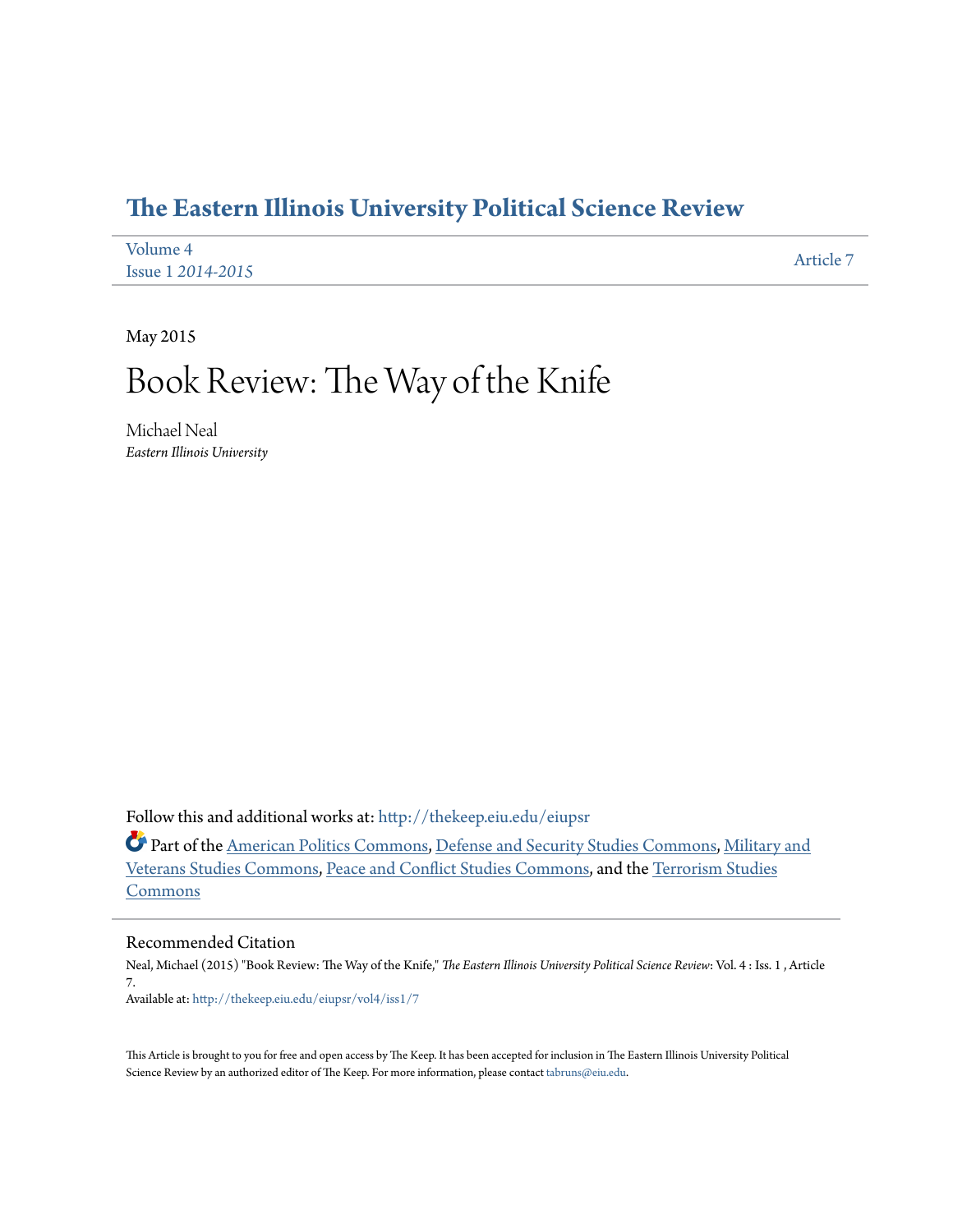1

### *The Way of the Knife* **Book Review Michael Neal**

 The CIA has had a fairly turbulent existence, and *The Way of the Knife* by Mark Mazzetti chronicles their more recent missions in journalistic detail. Mazzeti wastes no time in talking about the fumbles of the CIA. He demonstrates this in the account of Raymond Davis, an American spy who killed two men in Pakistan who approached his car with their weapons drawn. Immediately after, he radioed the American consulate for help, and while help somewhat arrived, the help went the opposite direction, and ended up hitting and killing a civilian. Mazzetti uses this incident to illustrate one of the prominent themes of the book: the deviation of the CIA from the role of intelligence gathering to militant operations.

 To explain the shift in operations within the CIA, Mazzetti goes back to 1975, Gerald Ford's administration. Senator Frank Church formed a committee that was created to hear domestic abuses within the agency. However, President Ford "made an offhand comment to reporters, saying that if investigators dug deep enough, they might uncover a number of CIA attempts to assassinate foreign leaders" (45-46). This prompted the Church committee to not only look into these allegations, but they made them the sole focus of their hearings. Consequently, President Ford issued an executive order that would ban the United States government from ordering the assassination of foreign government heads of state and other politicians. According to Mazzetti, Ford's order would mark the clear shift of the CIA from assassination and militant operations back to the gathering of intelligence. However, it is not nearly that black and white. While the CIA was prohibited from assassinating foreign leaders, there were still plenty of other covert methods for the CIA to execute their plans, which lead

1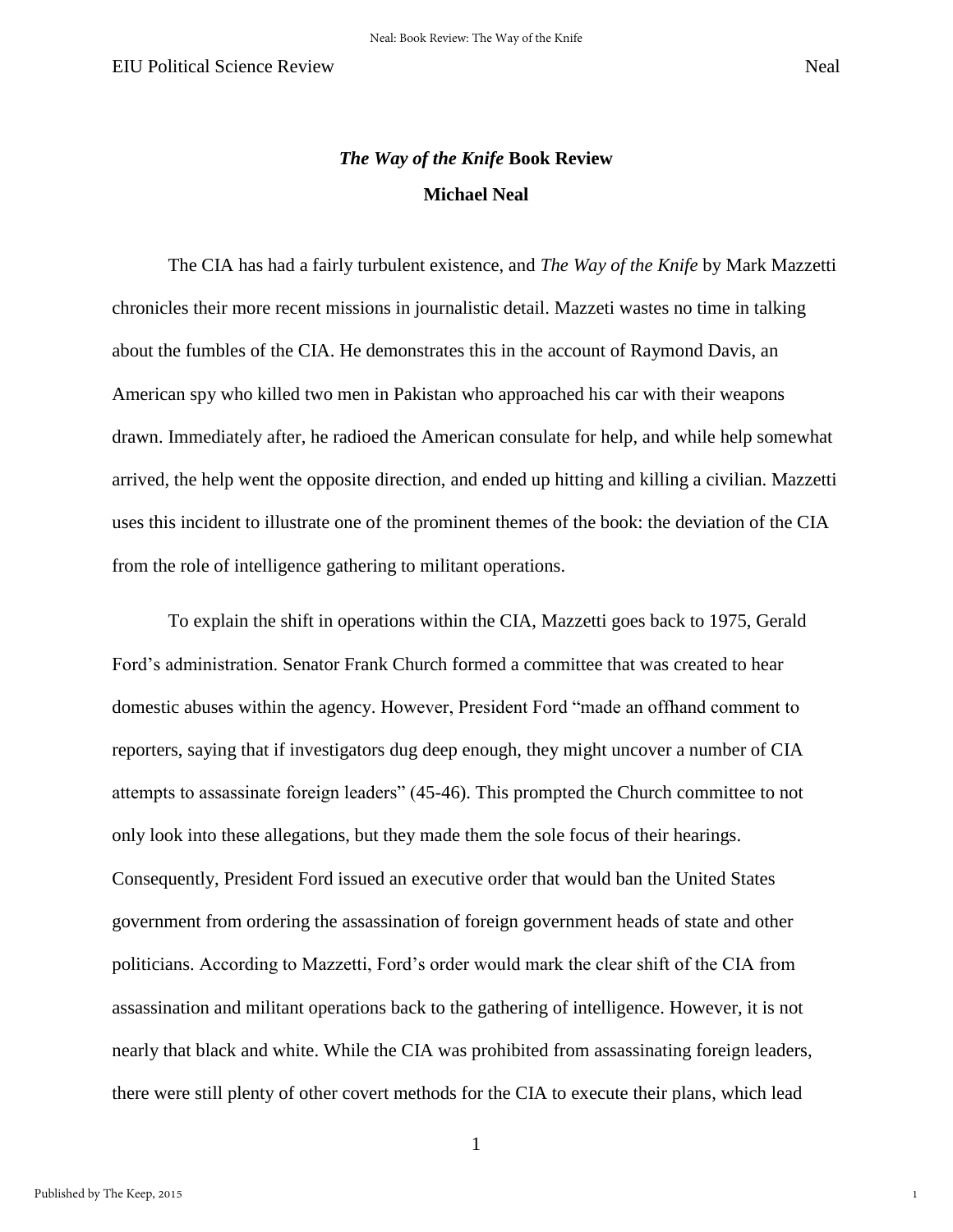#### EIU Political Science Review Neal

Mazzetti to a natural example like the Iran-Contra Affair. Not much later, Mazzetti brings the reader back to more recent times, times in which the CIA has regained much of its control that was taken by President Ford's order. George W. Bush had utilized the CIA greatly in the United States' War on Terror abroad, predominantly for capturing suspected terrorists, imprisoning them in detention centers around the world such as Guantanamo Bay, and interrogating them. Mazzetti explains certain concerns the Bush administration had involving CIA operations interfering with military operations. However, Secretary of Defense, Donald Rumsfeld "had become convinced that he could do what he wanted – even if the CIA was doing it in parallel – under the banner of 'traditional military activities'" (82). Nonetheless, there have been a number of discrepancies between the CIA and the military during recent conflicts.

 Another key theme Mazzetti highlights is the holes in intelligence shared between the CIA, the United States, and even the militaries of other States. One of the best examples Mazzetti explains is the United States-Pakistan relationship. He describes it as having "the worst qualities of a failing marriage: Both sides long ago had stopped trusting each other but couldn't imagine splitting up" (26-27). Both Pakistan and the United States were caught in uncomfortable situations: Pakistan continues to view the Taliban as an ally, but does not want to risk making an enemy out of the United States. There are many reasons for distrust on both sides of the field, primarily because of the intelligence shared between the CIA and Pakistan. Mazzetti explains, that over the years both the CIA and Pakistan have withheld certain parts of intelligence from each other; sometimes crucial snippets were left out of reports. One of the examples Mazzetti shares in the book is about a joint CIA and ISI cell-phone monitoring of a group of individuals suspected of giving logistical support to Al Qaeda. However, Mazzetti explains, "the operation was only joint to a point: The CIA did not tell the Pakistanis that one of the cell-phone numbers

2